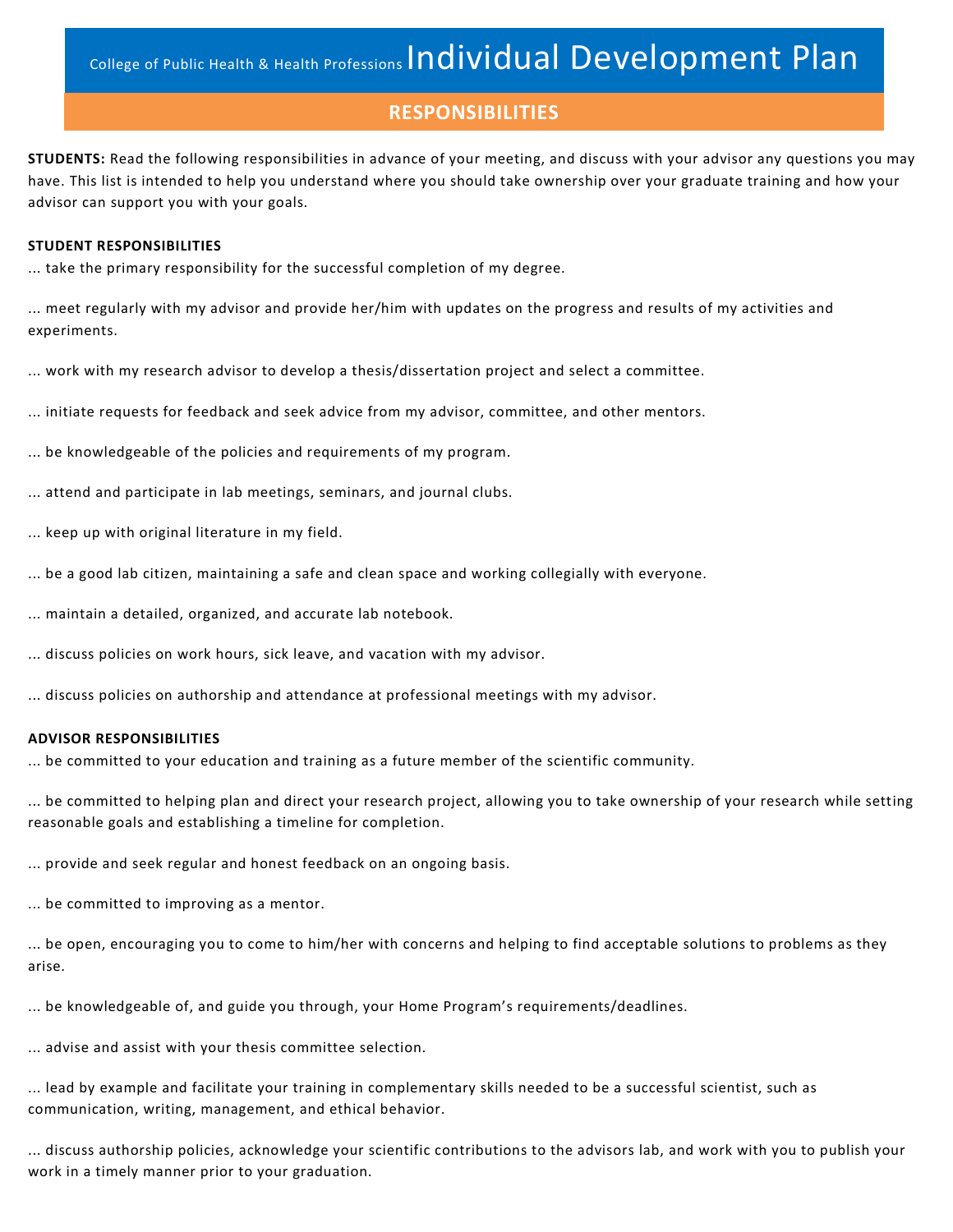#### **CAREER PLANNING**

#### **CAREER PLANNING**

- 1. What Program requirements do you need to complete, and what is your plan to fulfill them?
- 2. What are your primary goals in your academic training?
- 3. What are your career goals?
	- a. Where do you envision yourself 1 year post-graduation?
	- b. Where do you envision yourself 5 years post-graduation?
	- c. What guidance would help you with your development and exploration of career options?
	- d. Are there any factors that you are concerned may negatively affect your progress?
	- e. What help can your advisor or other faculty/staff provide? Also, indicate if you need help finding professional or personal development resources.
- 4. What positions are you applying to, and have you been able to get the guidance you need?
- 5. What features of the research group (if applicable) and your relationships with colleagues are most helpful and supportive to your wellbeing?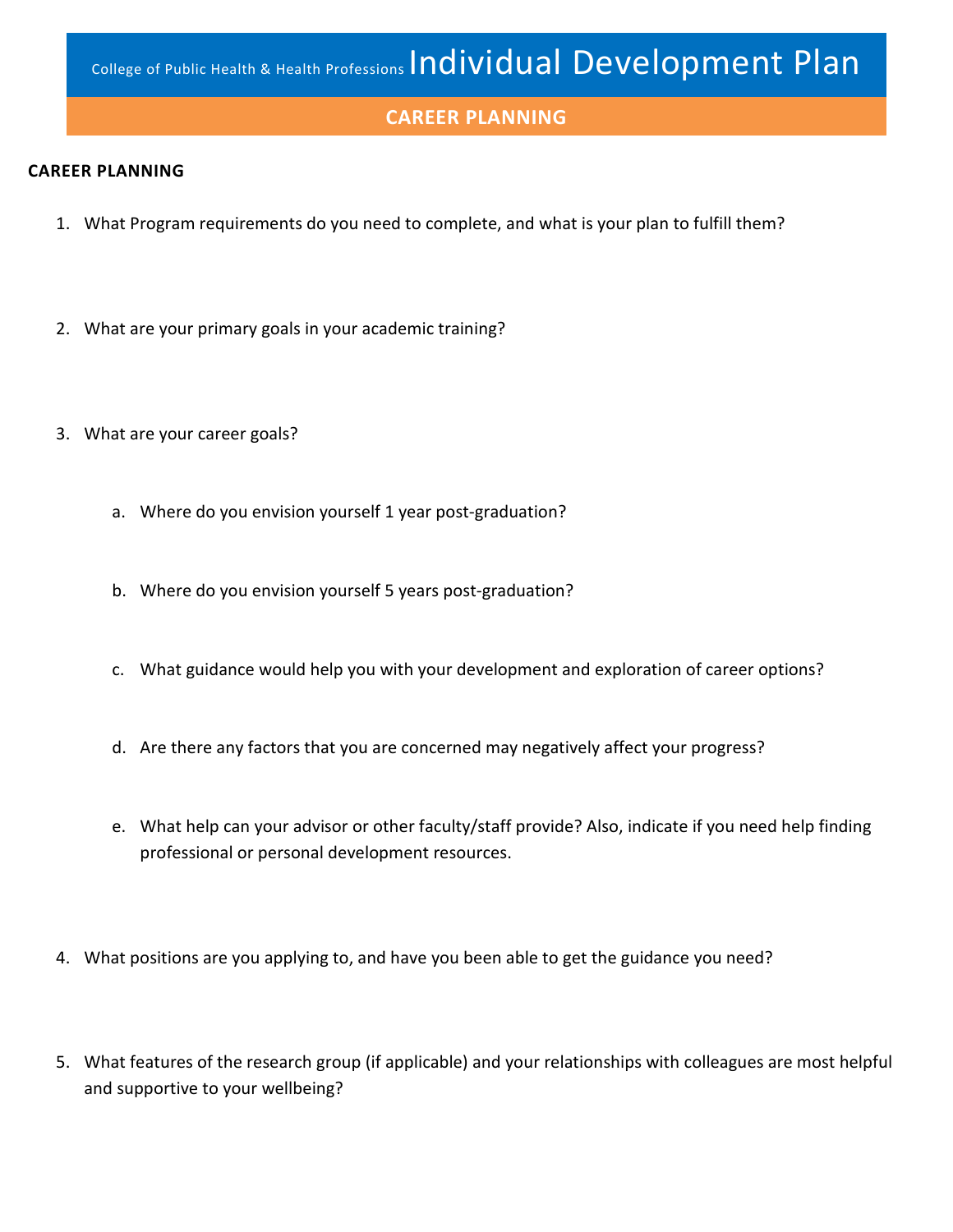#### **SELF EVALUATION**

One of the most important parts of your PhD training is to develop a skill set transferrable beyond graduation. Evaluate your strengths and weaknesses below relative to your own goals, checking the boxes for skills that you would like to target in the coming year (1 being low; 3 being high). Ask your advisor how s/he agrees or disagrees with this assessment. An honest self-assessment and discussion will help you set goals for your training.

| <b>RESEARCH SKILLS &amp; SCIENTIFIC THINKING</b> |              | Target<br>Skill | LEADERSHIP/PERSONNEL MANAGEMENT   |  | Target<br>Skill |
|--------------------------------------------------|--------------|-----------------|-----------------------------------|--|-----------------|
| Broad-based knowledge of science                 |              |                 | Delegating; providing instruction |  |                 |
| Critical reading of scientific literature        |              |                 | Providing constructive feedback   |  |                 |
| Experimental design                              | $\mathbf{3}$ |                 | Dealing with conflict             |  |                 |
| Interpretation of data                           | 3            |                 | Leading and motivating others     |  |                 |
| Statistical analysis                             | 3            |                 | Serving as a role model           |  |                 |
| Creativity and innovative thinking               |              |                 | Setting expectations              |  |                 |
|                                                  |              |                 |                                   |  |                 |
| <b>WRITING</b>                                   |              | Target<br>Skill | PROFESSIONALISM/INTERPERSONAL     |  | Target<br>Skill |
| For a scientific publication                     |              |                 | Identifying and seeking advice    |  |                 |

**ORAL COMMUNICATIONS** 

English fluency  $(1)$   $(2)$   $(3)$   $\Box$ 

# For a research proposal  $(1)\,(2)\,(3)$   $\Box$  Upholding commitments / deadlines  $\,(1)\,(2)\,(3)$   $\Box$ For a lay audience  $(1)\,(2)\,(3)$   $\Box$  Maintaining positive relationships  $\quad$   $(1)\,(2)\,(3)$   $\Box$ Grammar / structure  $\qquad \qquad (1)\ (2)\ (3)$   $\Box$  Approaching difficult conversations  $\qquad 1)\ (2)\ (3)$   $\Box$ Editing your own writing  $\hskip 4cm \textcircled{1}$   $\hskip 4mm \textcircled{2}$   $\hskip 4mm \textcircled{3}$   $\hskip 4mm \textcircled{1}$   $\hskip 4mm \textcircled{3}$   $\hskip 4mm \textcircled{3}$   $\hskip 4mm \textcircled{1}$

Skill

### **PROJECT MANAGEMENT**

| To a specialized audience | (2)<br>(3) | Planning projects           | $(1)$ $(2)$ $(3)$<br>$\Box$  |        |
|---------------------------|------------|-----------------------------|------------------------------|--------|
| To a lay audience         | (3)<br>(2) | Breaking down complex tasks | (3)<br>$(1)$ $(2)$<br>$\Box$ |        |
| In a classroom            | (3)<br>(2) | Time management             | $(1)$ $(2)$ $(3)$<br>$\Box$  |        |
| One-on-one                |            | Managing data and resources | (3)                          | $\Box$ |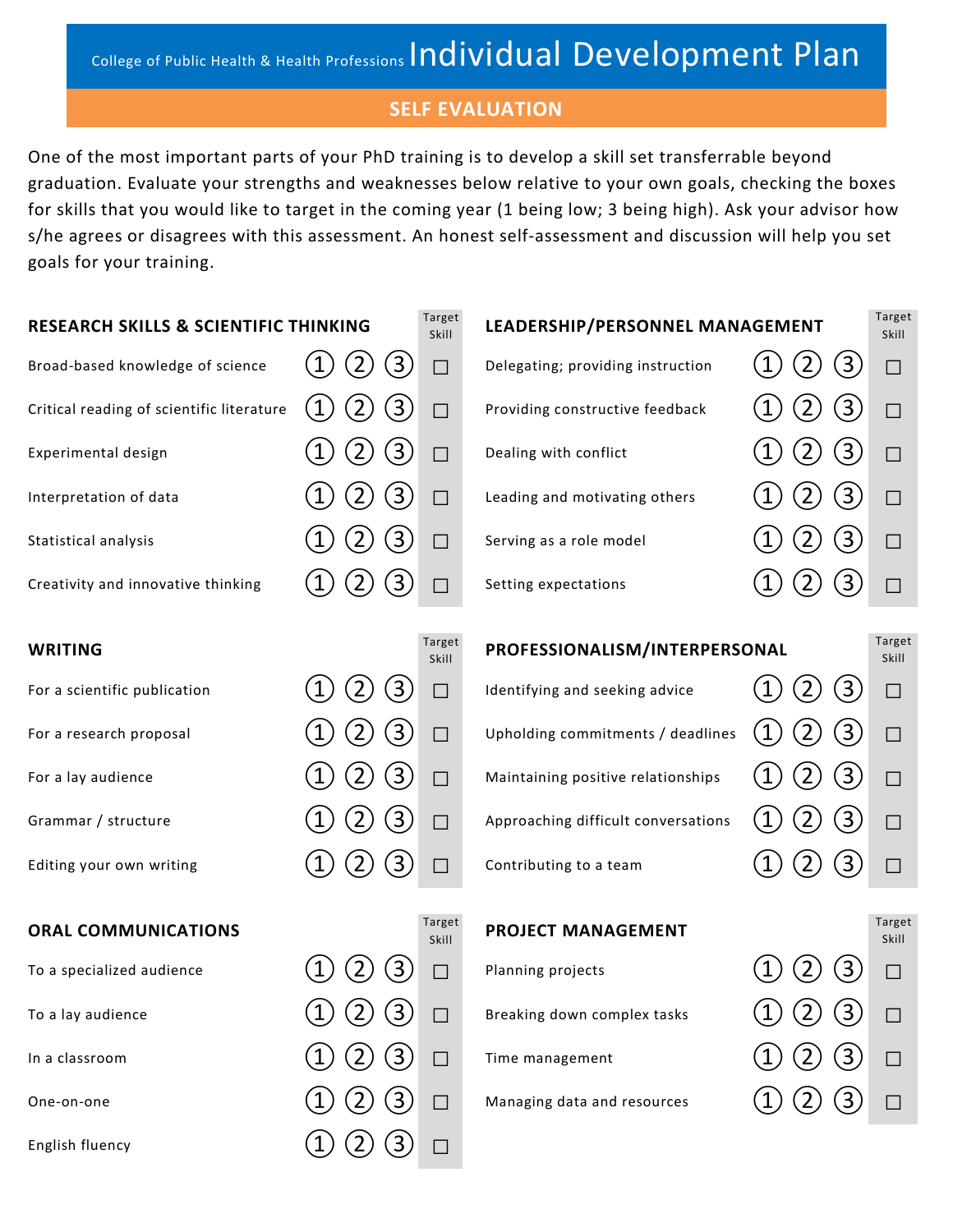### **MENTORING**

Mentoring is a distributive process, allowing you to take advantage of the talents and experiences of many people throughout your training. You may want to consider using all or some of the IDP as an impetus for conversations with each of your mentors, not just your advisor. In the space below, consider the breadth of mentoring you currently receive.

| <b>Lead Mentor</b>                                                  |  |
|---------------------------------------------------------------------|--|
| <b>Thesis</b><br>Committee:<br>as a group<br>(list names)           |  |
| <b>Thesis</b><br>Committee:<br>one-on-one<br>(list names)           |  |
| <b>Additional</b><br><b>Mentors</b><br>(list names)                 |  |
| <b>Collaborators</b><br>(list names /<br>roles in your<br>research) |  |

**What have you found most beneficial of the mentoring you have received? Is there anything that would improve the mentoring you receive?**

**What important activities and skills do you bring to a mentoring relationship?**